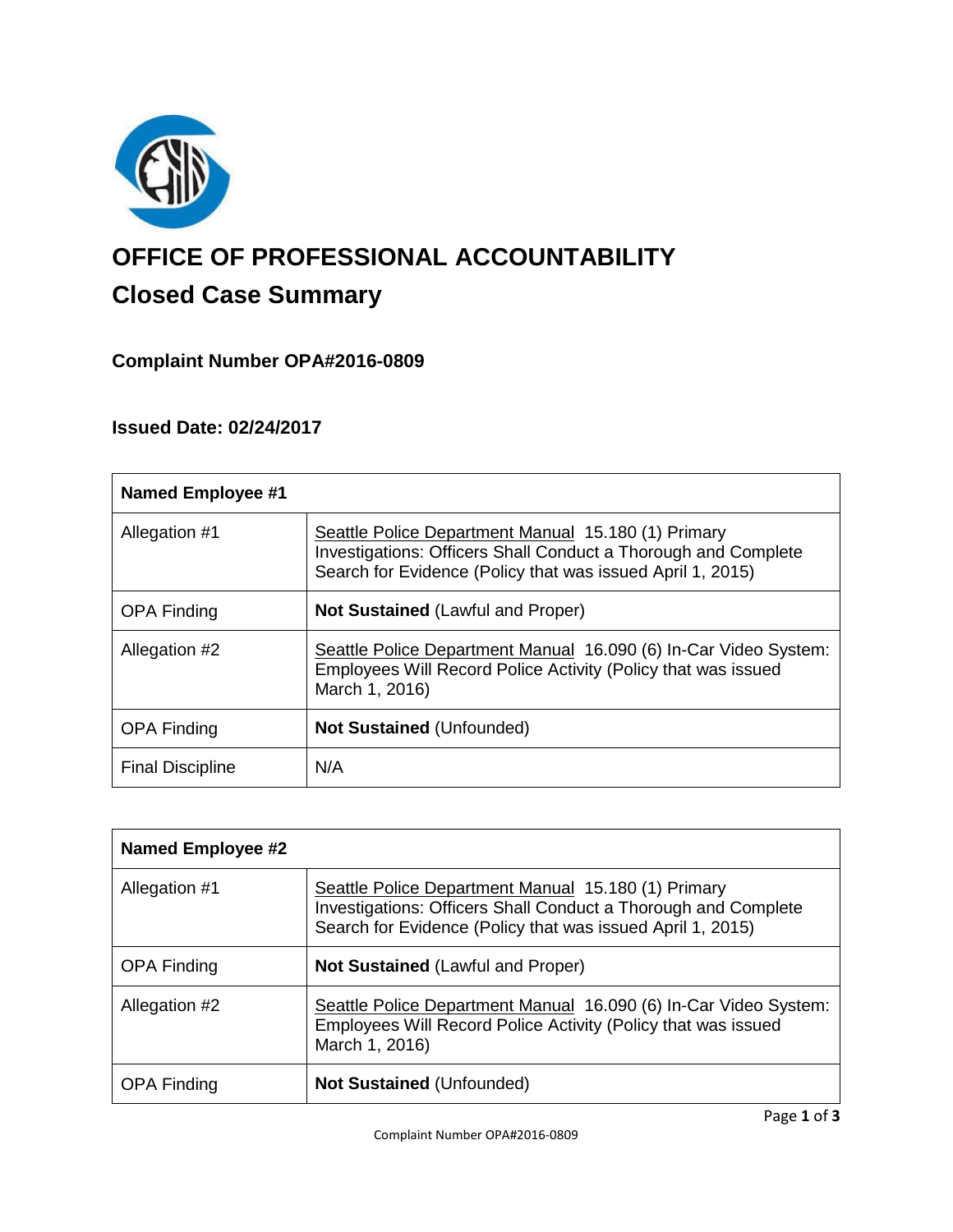| Final Discipline | N/A |
|------------------|-----|
|------------------|-----|

# **INCIDENT SYNOPSIS**

The Named Employees responded to a residential alarm at the complainants' home.

#### **COMPLAINT**

The complainants alleged an incomplete investigation by the Named Employees when they responded to an alarm at their residence.

During the course of the investigation into the above allegations, it was discovered that the Named Employees failed to activate ICV when the alarm call was re-opened.

## **INVESTIGATION**

The OPA investigation included the following actions:

- 1. Review of the complaint
- 2. Review of In-Car Videos (ICV)
- 3. Search for and review of all relevant records and other evidence
- 4. Interviews of SPD employees

#### **ANALYSIS AND CONCLUSION**

The complainant alleged the two responding officers (Named Employee #1 and Named Employee #2) should have done more to investigate the alarm and examine more of the exterior of the residence. Both Named Employees told OPA they tried several different tactics to gain a better view of the exterior of the house. Named Employee #1 even climbed up on a roof to look over the high gate. Both Named Employee #1 and Named Employee #2 told OPA they were concerned about climbing over the high (8 feet) gate and dropping into the yard, then not being able to get back out. The officers also attempted two different ways to contact the owners of the house by phone but were unsuccessful.

The second allegation was added because the Computer Aided Dispatch (CAD) history appeared to show that the two officers returned to the location of the alarm and then closed the incident in CAD. However, the OPA investigation showed that Named Employee #1 and Named Employee #2 did not return to the scene, but merely updated the record from a different location.